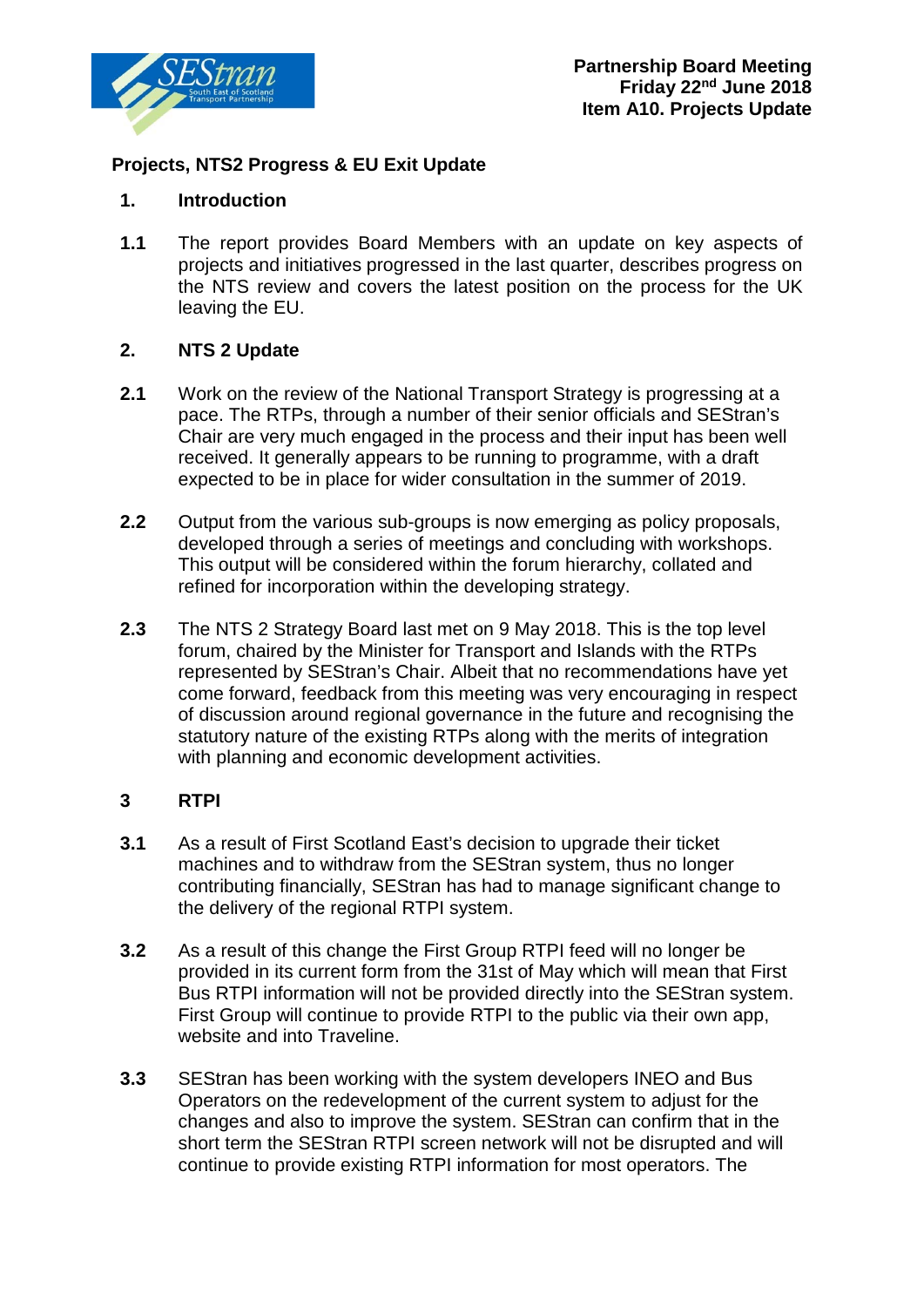system will have scheduled First Bus information available from June 2018. The costs for this will be contained within the existing 2018/19 budget.

- **3.4** The bustrackerSEStran website and App will be decommissioned to help manage costs. The public will be directed towards Traveline for travel information.
- **3.5** For the medium to long term SEStran are currently working with City of Edinburgh colleagues on the potential for partnership working as they develop a new RTPI content management system with the aim of providing a new improved public facing system for street signage in Edinburgh and the wider SEStran region, which would include the regional screen system.

### **4. Regional Cycle Network Grant Scheme (RCNGS)**

- **4.1** SEStran operates the Sustrans funded Regional Cycle Network Grant which seeks to encourage the development of the Cycle Network throughout the Region, in particular functional cross-boundary infrastructure.
- **4.2** The RCNGS can be used to support feasibility studies, design work, the development of infrastructure and monitoring, as well as supporting innovation and public engagement. Following changes to the guidance, design projects can now be 100% funded. Design projects are classified as anything from the preparation of a strategy to detailed design. Applications will be expected to meet the Community Links guidance, with construction projects requiring 50% match funding.
- **4.3** There is no maximum award limit for applications, with the focus of this call on projects that can start and finish in the SEStran financial year 2018/19 (April to March).
- **4.4** Edinburgh Bio Quarter have submitted an application of £163,000 for a detailed design of the active travel corridor. This follows awards for feasibility in 2016/17 and preliminary design in 2017/18.

## **5. Sustainable and Active Travel Grant Scheme (SATGS)**

- **5.1** The SEStran Sustainable and Active Travel Grant Scheme, with a total fund of up to £70,000, will be re-introduced for 2018/19. The scheme aims to support and encourage Travel Planning and Active Travel measures. SATGS can be used to support physical measures implemented as part of a Travel Plan and provide support for organisations actively developing a Travel Plan.
- **5.2** Grants may range from £500 to £20,000 and will normally be up to a maximum of 50% of any proposal, although in exceptional circumstances higher awards may be made. The applicant will be responsible for securing the remaining 50% matching funding which should include a contribution directly from the applicant. Applications are welcomed throughout the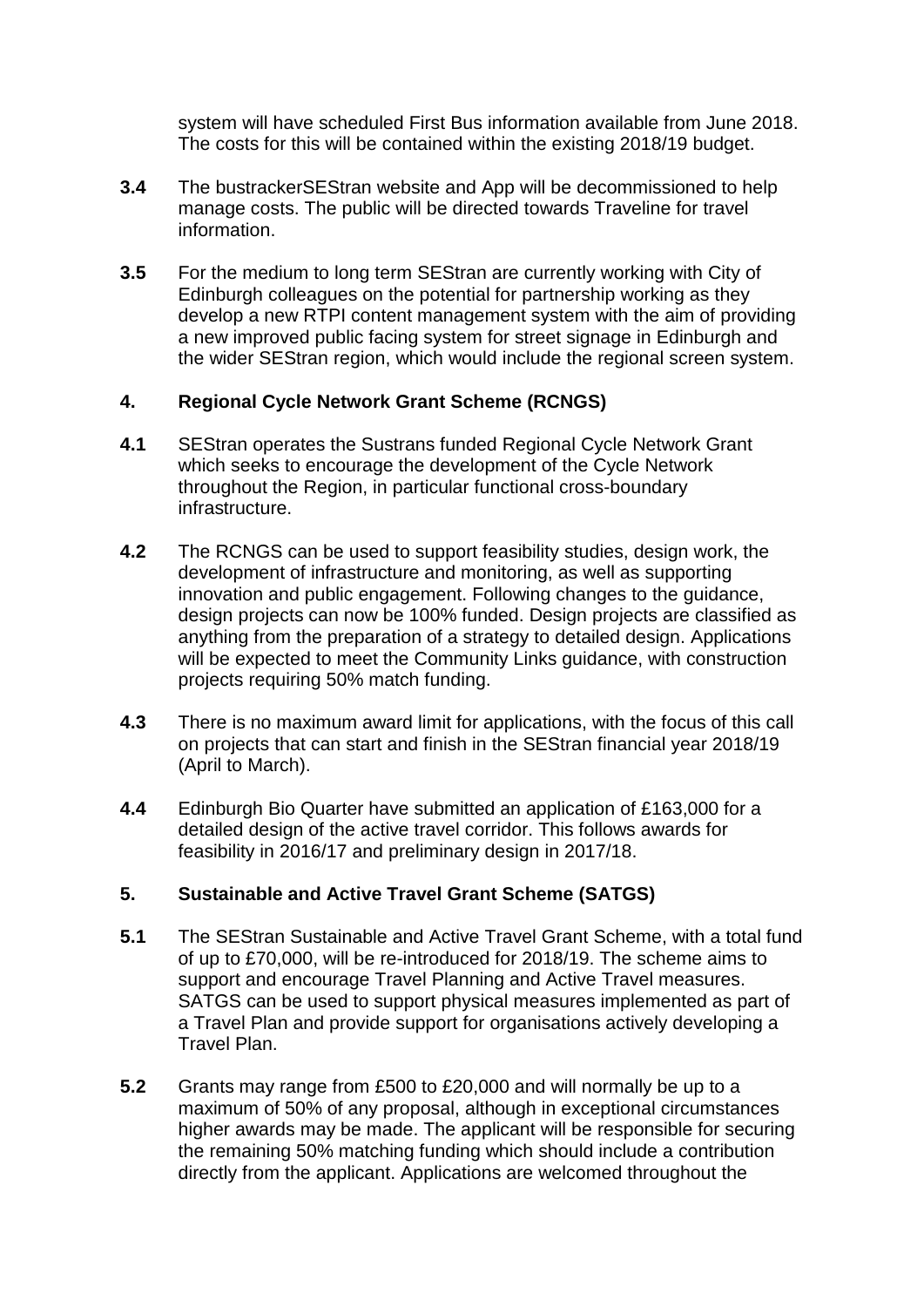financial year however, committed funding must be spent by the 31<sup>st</sup> of March 2019, on a first come, first served basis.

- **5.3** SEStran currently seek approval for a grant offer to Midlothian Council of £18,000 to support the Council's work towards the Smarter Choices Smarter, Places Programme.
- **5.4** Due to budget underspend in 2017/18, it is proposed that this credit should be used to increase the budget under the heading of Sustainable and Active Travel.

### **6. GO e-Bike**

- **6.1** GO E-Bike is the result of SEStran's FAST Grant, launched in 2017. Bikeplus were awarded grant funding to deliver the beginning of a regional electric bike scheme in the region. The Go e-Bike Scheme was formally launched at Victoria Quay on 23<sup>rd</sup> of April. Over 60 delegates were in attendance, with each of the 4 test sites presenting their projects on the day.
- **6.2** SEStran will now look to expand the project in 2018/19, with an application to the Low Carbon Travel and Transport Fund for additional funding with the ambition of developing up to six more GO e-Bike hubs across the SEStran region.

### **7. European Projects Update**

- **7.1 'SocialCar'** aims to integrate public transport information, car-pooling and crowd sourced data in order to provide a single source of information for the traveller to compare multiple options/services.
- **7.2** The final conference for SocialCar was held at the Transport Research Arena in Vienna on the  $17<sup>th</sup>$  and  $18<sup>th</sup>$  of April. Final monitoring and publications from the project will be published on the SocialCar website [\(http://socialcar](http://socialcar-project.eu/)[project.eu/\)](http://socialcar-project.eu/), the project formally ended on the 31<sup>st</sup> of May.
- **7.3 'SHARE-North'** addresses the concept of 'Shared Mobility' and looks at the development, implementation and promotion of Car Clubs, Bike Sharing and Car Sharing. The planned living labs will integrate modern technology with activities to support changes in mobility behaviour. The objectives are: resource efficiency, improving accessibility (incl. non-traditional target groups), increased efficiency in the use of transport infrastructure, reduction of space consumption for transport, improving quality of life and low carbon transport.
- **7.4** The last SHARE-North meeting was held in Bergen on the 7<sup>th</sup>-9<sup>th</sup> May 2018. the event was attended by both SHARE-North Partners and External Stakeholders from the Municipality of Bergen. SEStran provided an update on the promotion of Tripshare and the GO E-bikes 'Living Lab' trials. TripshareSEStran was also presented as a best practice example of shared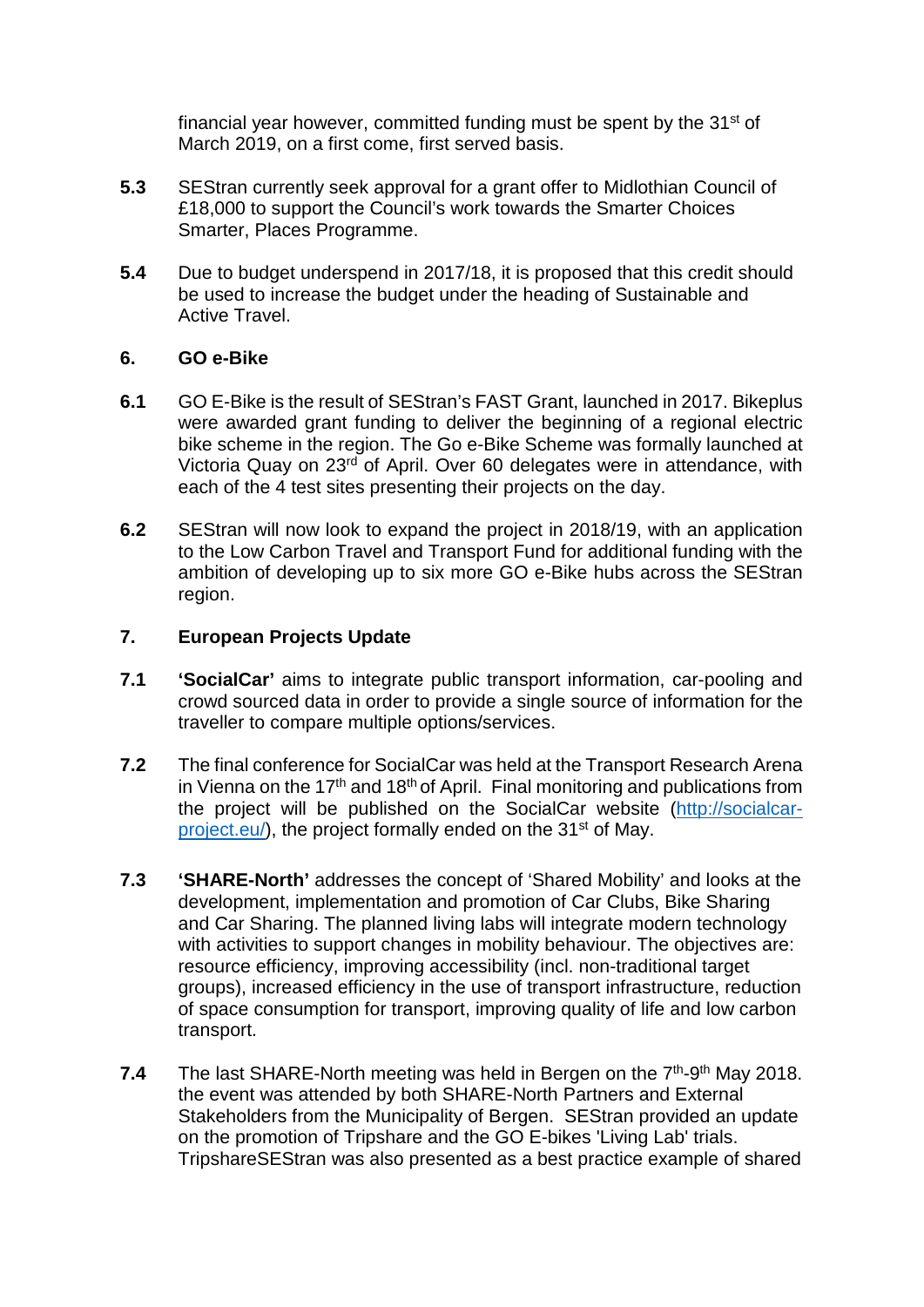mobility to around 100 delegates at a seminar held by the Municipality of Bergen. The next SHARE-North meeting is scheduled for the 3<sup>rd</sup> of July.

- **7.5 REGIO-MOB** aims to promote "learning, sharing of knowledge and transferring best practices between the participating regional and local authorities to design and implement regional mobility plans (or Regional Transport Strategies) bearing in mind the stakeholders with regional relevance and contributing to the sustainable growth of Europe".
- **7.6** SEStran held a formal Dissemination Event on Thursday 22<sup>nd</sup> March 2018 at Radisson Blu hotel on the Royal Mile, Edinburgh. The Event was attended by the REGIO MOB partners and their political and technical stakeholders, as well as SEStran's local Stakeholders. The event, which was hosted by SEStran's Chair, was well attended, and very well received by the European partners.
- **7.7 SURFLOGH** aims to improve the role of logistics hubs in the network of urban logistics in the North Sea Region. http://northsearegion.eu/surflogh
- **7.8** SEStran are leading on a work package with Napier Transport Research Institute to create business models for urban freight hubs. In April SEStran attended an innovation workshop in Sweden hosted by the Boras Municipality. Cycling Scotland also attended and presented on the development of e-cargo bike training programs in Scotland.
- **7.9** SEStran will be developing and researching the impact of a last mile delivery solution with e-cargo bikes in the region. The pilot project will be located in Edinburgh and will be exploring a number of last mile/first mile business solutions with a specialist partner working with Scotrail between Glasgow and Edinburgh.
- **7.10** SEStran has identified a pilot delivery partner Outspoken Delivery that specialises in e-cargo bike delivery.
- **7.11 Pursuits** (at application stage) addresses the critical need to ensure that land use and transport planning evolve a step ahead of the smart-mobility transition. This will enable cities and regions to proactively develop Sustainable Urban Mobility Plans (SUMPs) and steer new mobility and distribution forms rather than just responding to them. SEStran has recently been successful in progressing to the second stage of the application process.

### **8. Further Initiatives**

### **8.1 Can Do Innovation Challenge Fund**

**8.1.1** The SEStran project proposal for the Thistle Assistance Journey Planner – door to door journey information for people that have difficulty using public transport has been recommended for support through the CAN-DO Innovation Challenge Fund.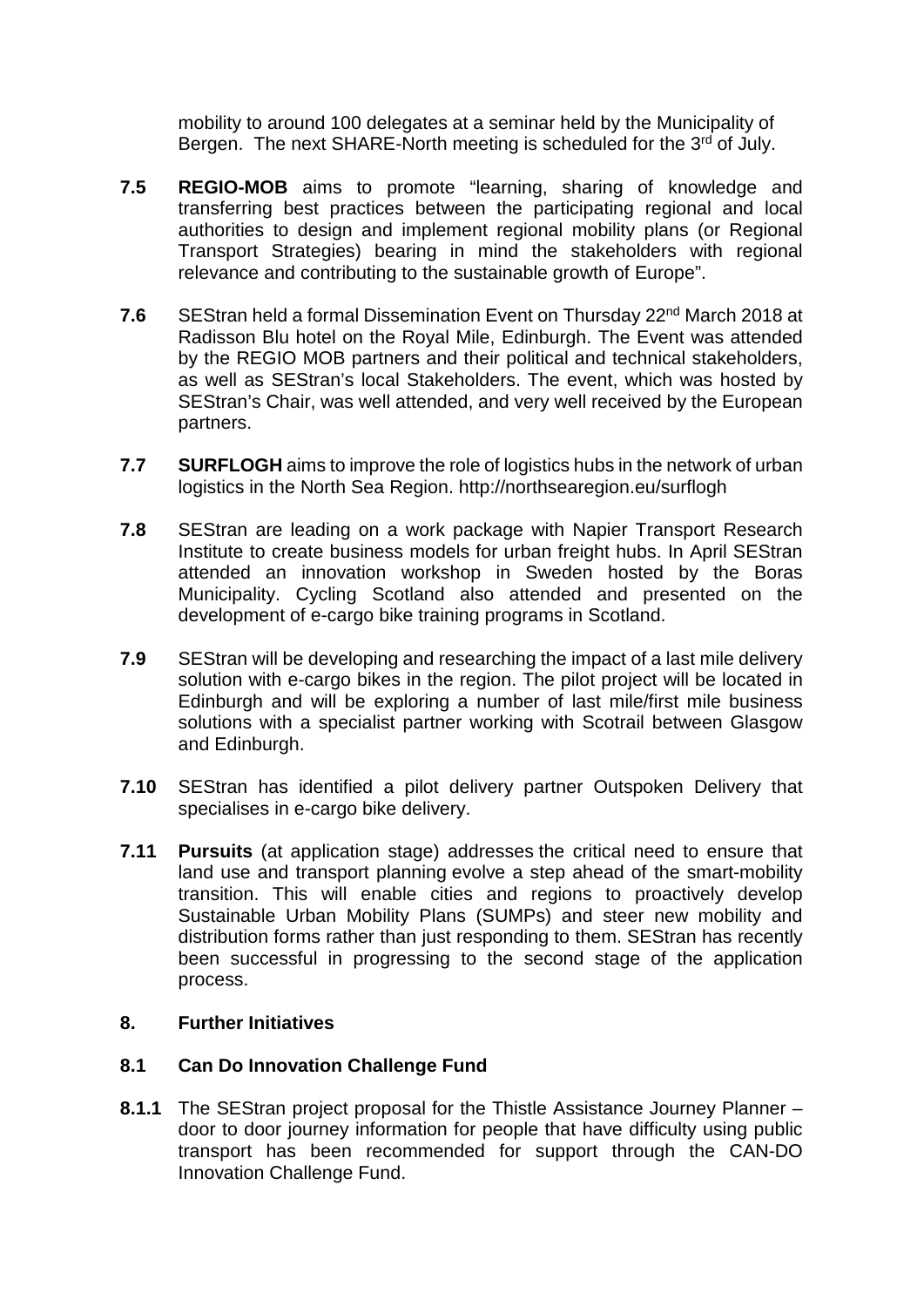**8.1.2** The challenge seeks to identify and understand in detail the barriers faced by commuters with protected characteristics when travelling and journey planning. It will explore the extent to which these barriers affect travel plans and modal choices for travelling and to develop an App-based door to door journey planning solution that helps alleviate these barriers.

### **8.2 Hate Crime**

**8.2.1** West Lothian, Clackmannanshire and Fife Councils have agreed to pilot the regional hate crime transport charter. A questionnaire was sent to transport operators to gauge their current levels of training with regard to hate crime on their network and their willingness to participate in the charter. In total, 9 bus operators responded to the survey. The working group held a consultative event in Kirkcaldy on the 21<sup>st</sup> of June 2018 with representative groups and transport operators to co-design the charter.

### **9 SEStran Forums**

**9.1** SEStran held the Integrated Mobility Forum on the 27<sup>th</sup> of April and the Logistics and Freight Forum on the 31<sup>st</sup> of May. Each Forum was held in Victoria Quay and was structured in a workshop format. Around 30 delegates were in attendance at each. Presentations were given by City of Edinburgh Council on Low Emission Zones and City Centre Regeneration. Both workshops discussed future topics for each forum and recommendations for future agenda items were given. The next Integrated Mobility Forum is planned for October 2018, and the Logistics and Freight Forum is planned for late November 2018. Work generated by each forum is currently being progressed to ensure that the forums are productive and continue to be supported by the various stakeholders involved.

### **10. EU Exit**

**10.1** The UK is due to leave the EU in March 2019. The UK government recently stated that a White Paper, setting out its Brexit position will be published ahead of the EU summit on the  $28<sup>th</sup>$  of June. It is predicted that subjects such as aviation, financial services and fisheries will feature within the paper. In the transport sector there is a considerable body of EU law covering four transport modes (aviation, roads, rail and maritime), which governs our current relationship with the EU.

These legislative frameworks must be re-negotiated as Britain begins the process of leaving the EU, however it remains unclear exactly how these laws will change. The government outlines within its White Paper document that any decisions currently taken by devolved administrators will not be removed from them, and that it will use opportunity of bringing decision making back to the UK to ensure more decisions are devolved. Transportation issues are a key governmental concern, as the network connecting the UK to other European countries is a key enabler to the success of the national economy.